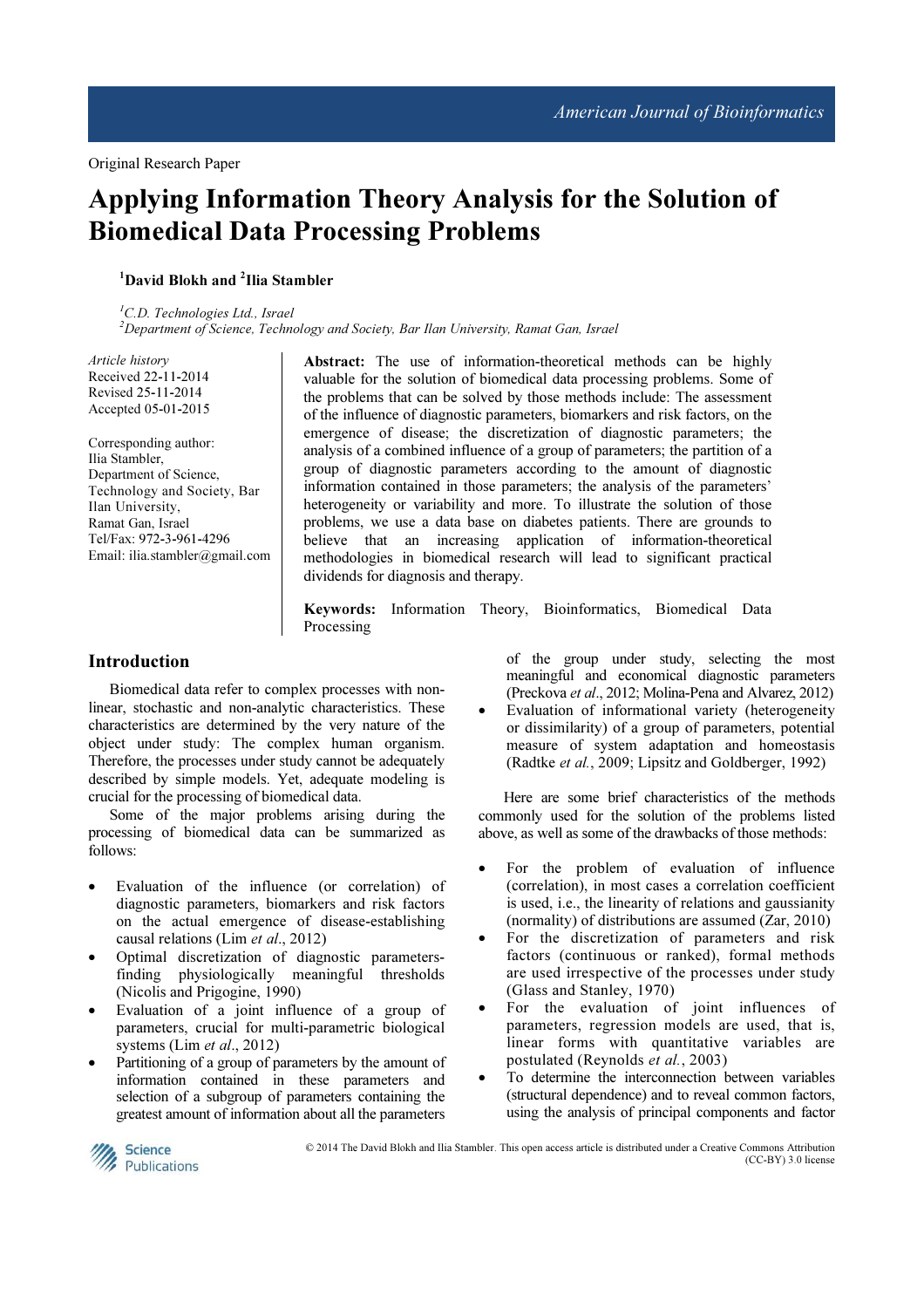analysis, the continuity of parameters and the possibility of parameters' presentation as linear forms are assumed (Afifi and Azen, 1979)

• To evaluate the heterogeneity, variability or dispersion of parameters, gaussianity of distributions is assumed (Foulley and Quaas, 1995)

 Thus, the methods commonly used for the solution of biomedical data processing problems a priori assume the fulfillment of one or several of the following hypotheses:

- Continuity of parameters
- Gaussian (normal) distributions of parameters
- Linear relations between parameters and the possibility of presenting parameters in linear forms

However, as a rule, in biomedical processes, discrete parameters are present side by side with continuous parameters; continuous parameters are not Gaussian; the interrelations between parameters are not linear and many parameters cannot be represented as linear forms. Therefore, the application of conventional methods for the solution of biomedical data processing problems often yields unsatisfactory results.

 In the present paper, a unified approach, i.e., the information-theoretical analysis, is used for the solution of these problems. This approach makes it possible to examine models containing both continuous and discrete parameters, thus allowing for good inter-operability between diverse biomedical models. Moreover, it does not impose any constraints on the distribution of parameters, their interrelations and presentations. The suggested approach has been used for the solution of data processing problems in oncology (Blokh et al., 2007; 2008; 2009; Blokh, 2013) and cardiology and biogerontology (Blokh and Stambler, 2014; 2015). The method developed in (Blokh et al., 2007) is presented in the monograph (Gutierrez Diez et al., 2012).

It is important to note that, at present, the information-theoretical analysis is the only theoretically substantiated method for evaluating both the influence of a single risk factor and a joint influence of several risk factors on the occurrence of a disease, as compared to various statistical methods. It is also rigorously and formally defined, as compared to the various concepts of "machine learning". To illustrate the solution of the relevant problems of biomedical data processing, a database on diabetes patients is used (see the Materials and Methods section).

## Materials and Methods

Below we present the methodologies that are used to apply information-theory analysis for the solution of particular classes of biomedical data processing problems.

#### Data Presentation

The information-theoretical methods allow the researchers to work with any kind of parameters, both continuous and discrete. The parameters are presented in the form shown in Table 1.

#### Sample

In the illustrative present case, we used 8 parameters related to diabetes diagnosis. Though, any number of any clinically relevant parameters can be processed using the present methods. For the present diabetes assessment, the Pima Indians Diabetes Database of the Johns Hopkins University was analyzed (UCI, 2014). The representative sample comprised 130 diabetes patients and 262 healthy subjects. All the subjects were women at least 21 years old of Pima Indian origin, from Arizona, US. All the cases of diabetes that were included in the database were Type 2 diabetes (Baier and Hanson, 2004). The data set included 8 parameters: P1-Number of times pregnant; P2-Plasma glucose concentration at 2 hours in an oral glucose tolerance test; P3-Diastolic blood pressure (mm Hg); P4-Triceps skin fold thickness (mm); P5-2 h serum insulin (mu U/ml); P6-Body mass index (weight in kg/(height in m) $\frac{2}{2}$ ; P7-Diabetes pedigree function; P8-Age (years).

#### Classes of Data Processing Problems

The following classes of biomedical data processing problems were considered:

Estimation of the Influence of a Parameter on the Development of Disease, Establishing Causal Relations

In the following, in order to measure the influence of one random value on another, we use the normalized mutual information (the uncertainty coefficient). Below is the definition of normalized mutual information (the uncertainty coefficient).

Let X be a discrete random value with a distribution function

| v<br>л | $\overline{ }$ | ∡⊾ | <br>$\sim$ $\sim$ 1<br>- |
|--------|----------------|----|--------------------------|
| Q      |                | æ  | <br>111                  |

Entropy of random value X is:

$$
H(X) = -\sum_{i=1}^{n} q_i \log q_i
$$

For 2 discrete random values:  $X$ ,  $Y$ , the uncertainty coefficient (the normalized mutual information) equals (Renyi, 1959; Zvarova and Studeny, 1997):

$$
c = \frac{I(X;Y)}{H(Y)} = \frac{H(X) + H(Y) - H(X,Y)}{H(Y)}
$$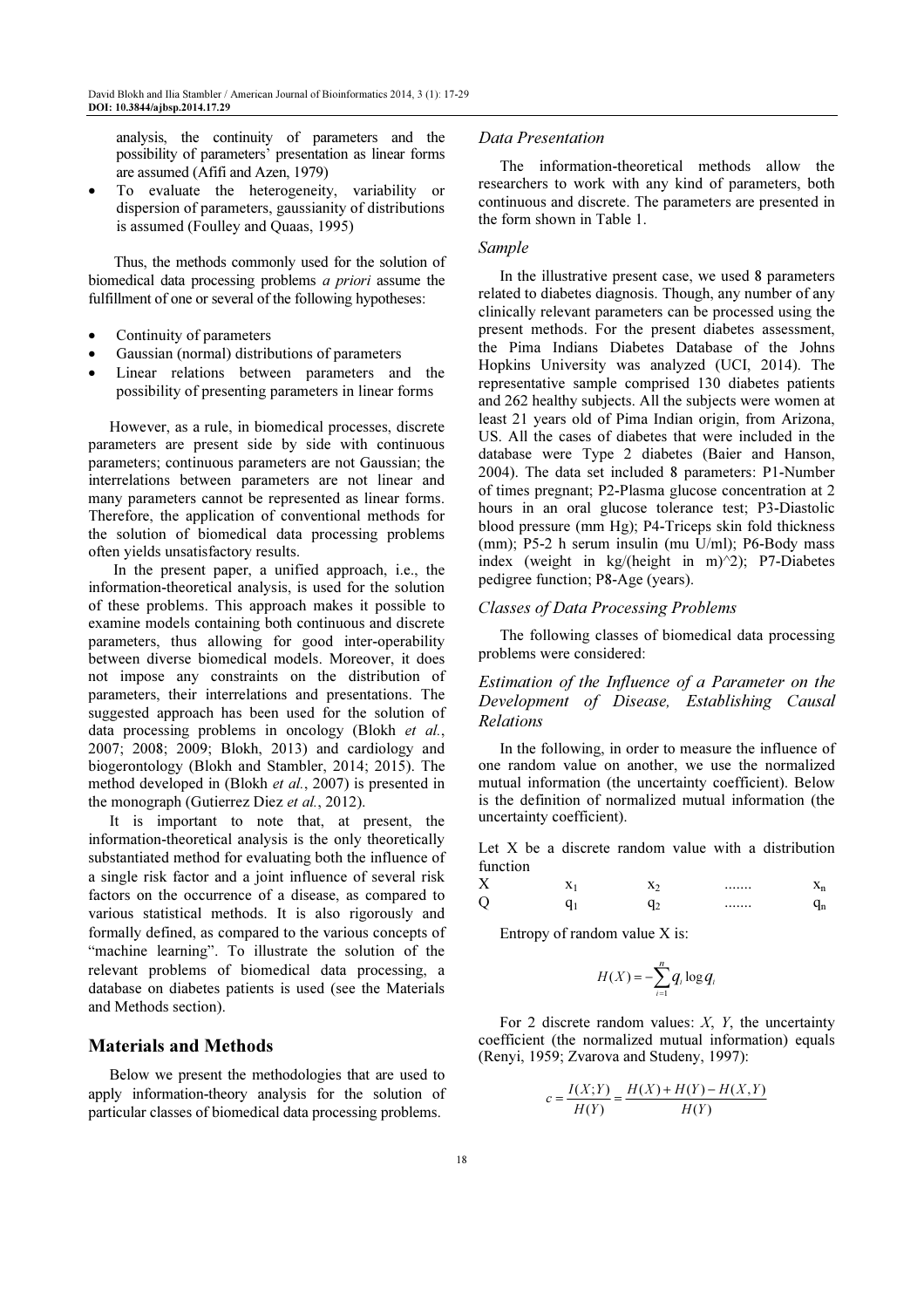where,  $H(X)$ ,  $H(Y)$ ,  $H(X,Y)$  represent entropies of random values  $X$ ,  $Y$  and  $XY$ , respectively.

The uncertainty coefficient has the following properties (Zvarova and Studeny, 1997; Cover and Thomas, 2006):

- $0 \leq c \leq 1$
- $c = 0$  if and only if X and Y are mutually independent (no correlation between the parameters)
- $c = 1$  if and only if there exists a functional relationship between  $X$  and  $Y$  (a complete correlation)

In other words, the values of the normalized mutual information closer to unity indicate a better correlation between the parameters. Yet, unlike the correlation coefficient, the use of normalized mutual information implies no a priori linearity of relations and can be used for non-linear relations. Further, unlike the correlation coefficient, for the uncertainty coefficient  $c(X,Y) \neq c(Y,X)$ . That is to say, the influence of one parameter on the second is not equal to the reverse influence of that second parameter on the first one. That makes it easier to address the possible reversed causality problem that can emerge when using the correlation coefficient which makes no such distinctions. Furthermore, the uncertainty coefficient is a dimensionless measure, which allows comparing parameters from different systems and models.

# The Optimal Discretization of Parameters, Finding the Physiologically Relevant Thresholds

The questions of discretization (or boundary setting) arise when, alongside discrete parameters, there are also considered continuous parameters, or when the discretization of a parameter does not match the parameter's biological significance or the setting of the problem. An optimal discretization of parameter X relative to a discrete parameter  $Y$  is such a discretization in which the uncertainty coefficient  $c(X, Y)$  assumes the maximal values. Below we will show the optimal discretization of the parameters under consideration.

## Assessment of a Combined Influence of Parameters, Vital for Multi-Parametric Biological Systems

Let there be parameters related to Disease  $Y$ , designated as  $X_1$ ,  $X_2$ ,...,  $X_m$ , having the categories  $\alpha_1$ ,  $\alpha_2, \ldots, \alpha_m$  respectively. Let us consider parameter Z  $=X_1\times X_2\times \ldots \times X_m$ , with  $\alpha_1*\alpha_2*\ldots*\alpha_m$  categories. Then the combined influence of the parameters (biomarkers)  $X_1$ ,  $X_2,..., X_m$  on the disease Y will be the influence of the parameter Z on the disease Y, that is, the value of the uncertainty coefficient  $c(Z,Y)$ . We will term the parameter Z: "general/combined parameter" or "general/combined marker".

Let the combined marker Z be comprised of two discrete markers  $X_1$  and  $X_2$ , while the marker  $X_1$  assumes two values: 0 and 1 and the marker  $X_2$  assumes three values: 0, 1 and 2. Then the correlation of the combined marker Z with the disease under consideration is estimated by the correlation of a "single marker" assuming 6 values in accordance to the values of the single markers  $X_1$  and  $X_2$ : (0,0)-0, (0,1)-1, (0,2)-2, (1,0)-3, (1,1)-4, (1,2)-5. We proceed in the same way for combined markers comprised by more than two markers.

We should note a very important property of the combined influence of a group of parameters. Let, for example,  $Z = X_1, X_2, \ldots, X_m$ , then  $r(X_i, Y) \le r(Z, Y)$  for all 1≤i≤m. That is to say, the combined influence of a group of parameters is greater or equal than the influence of any parameters from this group (Gel'fand and Yaglom, 1957). This property emphasizes the adequacy of the metrics under consideration, insofar as the influence of several risk factors on the emergence of disease is always greater than the influence of some single factor among many.

Selecting a Sub-Group of Parameters, Containing the Largest Amount of Information Regarding all the Parameters in the Group Under Consideration, Selecting the Most Meaningful and Economical Diagnostic Parameters

First, we shall formulate the problem. Assume that the initial data on  $n$  objects are presented in the form of a  $n \times m$  array  $[a_{ki}]$  (in the form of Table 1), where each row  $k$  is an object described by  $m$  discrete parameters. It is needed to find a parameter or a subgroup of parameters containing the greatest amount of information about all m parameters.

The algorithm for selecting a subgroup of the most informative parameters from the entire group of parameters includes three procedures. A short description of each procedure is as follows. A more complete description of the application of informationtheory analysis for the selection problem is presented elsewhere (Blokh, 2012).

1. Construction of the Uncertainty Coefficients *Matrix:* For *i*-th and *j*-th parameters  $1 \le i, j \le m$ , we calculate the uncertainty coefficient  $c_{ii}$  and construct  $m \times m$  uncertainty coefficients matrix  $[c_{ij}]$ .

2. Construction of the Rank Matrix: For each column of the matrix  $[c_{ii}]$ , we rank its elements and assign rank 1 to the smallest element of the column. We obtain the matrix  $m \times m$  of ranks  $[r_{ii}]$ , where each column of the matrix contains ranks from 1 to m.

We estimate the amount of information about all the  *parameters contained in the*  $*i*-th$  *parameter by the sum* of all the entries of the *i-th* row of the matrix  $[r_{ij}]$ .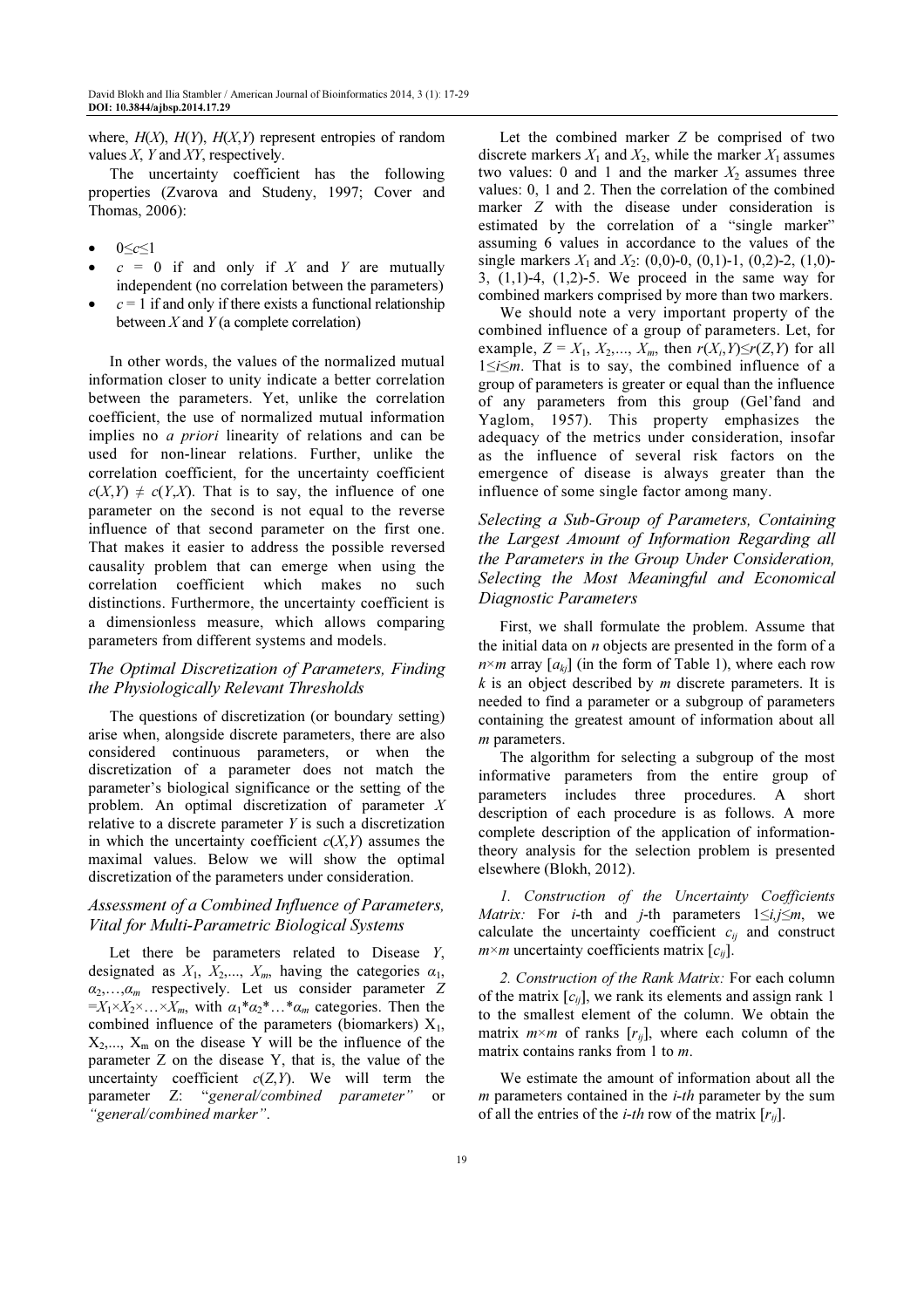David Blokh and Ilia Stambler / American Journal of Bioinformatics 2014, 3 (1): 17-29 DOI: 10.3844/ajbsp.2014.17.29

| Table 1. The presentation form of the sample dataset |                    |                     |          |                     |             |  |  |
|------------------------------------------------------|--------------------|---------------------|----------|---------------------|-------------|--|--|
|                                                      | Parameter $1(X_1)$ | Parameter 2 $(X_2)$ | $\cdots$ | Parameter m $(X_m)$ | Disease (Y) |  |  |
| Subject 1                                            | x(1,1)             | x(1,2)              | $\cdots$ | x(1,m)              | v(1)        |  |  |
| Subject 2                                            | x(2,1)             | x(2,2)              | $\cdots$ | x(2,m)              | y(2)        |  |  |
| $\cdots$                                             | $\cdots$           | $\cdots$            |          |                     |             |  |  |
| Subject n                                            | x(n, l)            | x(n,2)              | $\cdots$ | x(n,m)              | y(n)        |  |  |

Table 1. The presentation form of the sample dataset

3. Application of the Multiple Comparison Method: We apply the multiple comparison method to the sums of  $[r_{ij}]$  matrix rows (Glantz, 2001). This gives a clustering of parameters that includes the desired subgroup of parameters containing the largest amount of information about all the other parameters in the group.

The most informative sub-group (the highest ranking cluster) can serve as a more economic diagnostic measure than the entire group, as it already contains the largest amount of information about all the other elements of the group. Moreover, this sub-group can serve to estimate causal connections and pathways among different elements of the entire group, as it shows the exact amount of information contained in the subgroup of elements regarding other elements of this group. The weights of relations between the parameters in the group or network can thus be estimated.

Estimation of the Information Variability (Heterogeneity) of a Group of Parameters, a Potential Measure of System Adaptation and Homeostasis

Let  $M_1, M_2, \ldots, M_k$  1≤ $k \le m$  be the clustering of the set of parameters M and  $|M_i|$  the number of parameters in the set  $M_i$  and  $|M|=m$ . We shall estimate the heterogeneity (information variability) of the set of parameters, using the normalized Shannon entropy (Alter *et al.*, 2000):

$$
S = -\frac{1}{\ln m} \sum_{i=1}^{k} (|M_i|/m) \ln (|M_i|/m)
$$

Properties of the normalized Shannon entropy:

- 0≤S≤1
- $S = 0$  if and only if the only cluster is the initial set (there is no heterogeneity)
- $S = 1$  if and only if every element of the initial set is a cluster (the maximal heterogeneity)

Simply put, zero value of the normalized Shannon entropy would indicate a complete identity of all the parameters (complete homogeneity) with reference to information content variability. In contrast, the value of 1 would indicate that any individual parameter has nothing in common with any other (complete heterogeneity), also with reference to information content variability. The greater variability may serve to

indicate the adaptability of the system, its range of variation and ability to maintain function in response to a disturbance or insult. Notice that the use of normalized Shannon entropy, with values ranging from 0 to 1 (unlike regular Shannon entropy which can be unlimited), has the advantage of non-dimensionality. Hence it can be used for comparing any model systems with any number and kind of parameters. The same advantage of non-dimensionality is provided by the use of normalized mutual information over regular mutual information.

# Results and Discussion

## Estimation of the Influence of a Parameter on the Development of Disease

Table 2 shows the uncertainty coefficients for the influence of single parameters on the appearance of diabetes. Not surprisingly, the parameters P2 (Plasma Glucose) and P5 (Serum Insulin) exert the highest influence or correlation with diabetes (the values of the Uncertainty Coefficient of 0.17761 and 0.12918 respectively). Indeed, these parameters are in fact definitive of diabetes. Age (P8) is the third best correlated parameter  $(C = 0.11212)$ , showing the crucial role of the aging process for the emergence of Type 2 Diabetes. Body Mass Index (P6), commonly understood to indicate the level of obesity, is also quite informative on the emergence of diabetes. On the other hand, the less specific parameters, not directly related to the disease mechanism, were shown to be less indicative, such as Triceps Skin Fold thickness (P4,  $C = 0.03736$ ), Number of times pregnant (P1,  $C = 0.03601$ ), Pedigree Function (P7,  $C = 0.02615$ ) and Diastolic Blood Pressure (P3,  $C =$ 0.01978). Thus the use of information theory allowed to obtain clinically meaningful analysis.

Table 2. The influence of single parameters on the appearance of diabetes, as shown by the Normalized Mutual Information (the Uncertainty Coefficient-NMI/C)

| Parameter                      | NMI(C)  |
|--------------------------------|---------|
| P <sub>2</sub> -Plasma Glucose | 0.17761 |
| P5-Serum Insulin               | 0.12918 |
| P8-Age (years)                 | 0.11212 |
| P6-Body Mass Index (BMI)       | 0.07120 |
| P4-Triceps Skin Fold thickness | 0.03736 |
| P1-Number of Times Pregnant    | 0.03601 |
| P7-Diabetes Pedigree Function  | 0.02615 |
| P3-Diastolic Blood Pressure    | 0.01978 |
|                                |         |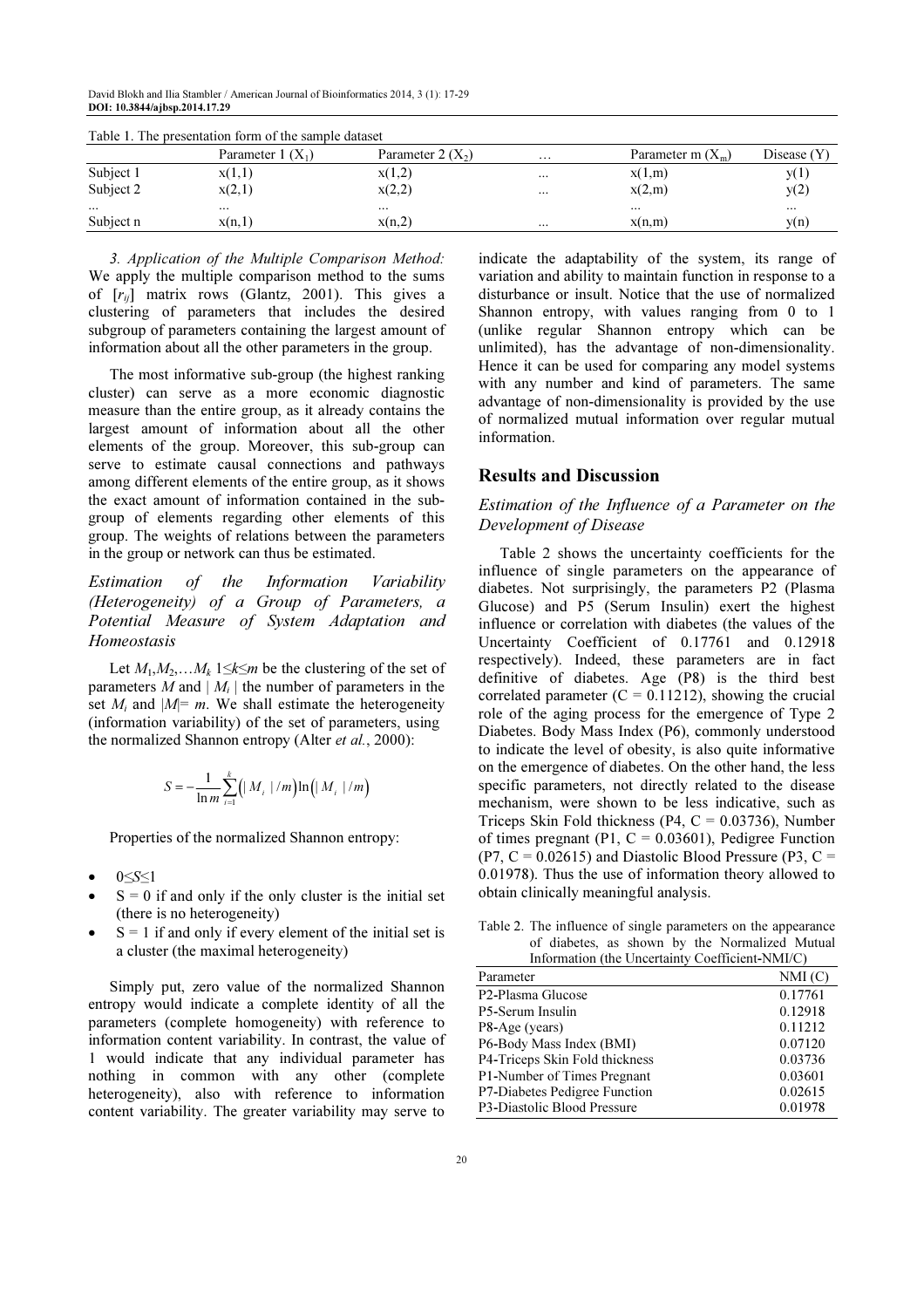### The Optimal Discretization of Parameters-Finding Physiologically Relevant Thresholds

Figure 1 and 2 show the borders of discretization and the uncertainty coefficients corresponding to the discretization thresholds. The median values for healthy and diseased subjects are also shown for each parameter. The numbers of categories for each parameter, either two or three categories, were determined by the clinical significance of the parameters. That is to say, in some cases it makes sense to speak of parameters "above and below the norm", where "the norm" is understood as some approximate dividing point, hence we consider two categories. In other cases it may be more appropriate to see the norm as an extended interval, while the values outside of that interval can be seen as abnormal, hence 3 categories. Or else, there may be a middle interval where the distinction between diseased and healthy subjects is difficult, but becomes clearer outside that interval. Here "abnormality" is understood simply as enhanced correlation with the disease, while "normality" as higher correlation with health, as shown by the maximal values of the Uncertainty Coefficient. Figure 1 presents "point boundaries" while Fig. 2 presents "interval boundaries".



Fig. 1. "Point" boundaries (Diabetes). NMI-Normalized Mutual Information (Uncertainty Coefficient-C), %D-Proportion of Diseased, %H-Proportion of Healthy, MD-Median Diseased, MH-Median Healthy. Parameters: (A) P4-Triceps Skin Fold Thickness-mm (TSFT); (B) P1-Number of Times Pregnant (TP); (C) P7-Diabetes Pedigree Function (PF); (D) P3-Diastolic blood pressure (mm Hg)



Fig. 2. "Interval" boundaries (Diabetes). NMI-Normalized Mutual Information (Uncertainty Coefficient-C), %D-Proportion of Diseased, %H-Proportion of Healthy, MD-Median Diseased, MH-Median Healthy. Parameters: (A) P2-Plasma Glucose Concentration at 2 h in oral glucose tolerance test; (B) P5-2 h serum insulin (mu U/ml); (C) P8-Age (years); (D) P6-Body Mass Index (BMI)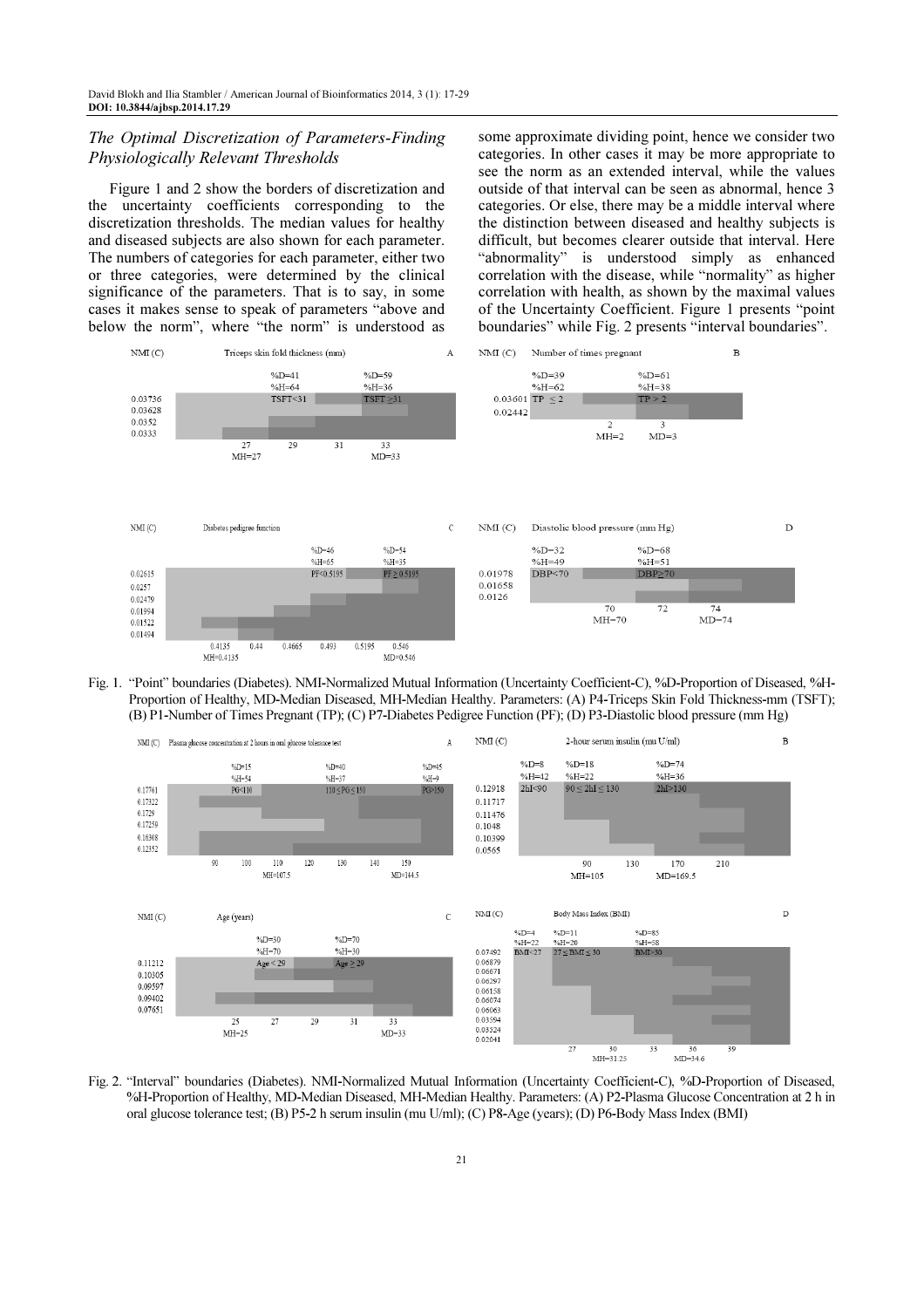Consider the use of optimal discretization to establish "Point boundaries" using the example of Triceps Skin Fold Thickness (Fig. 1A). The entire range of the parameter values is divided into several steps with putative boundaries at the points 27, 29, 31 and 33 mm. The continuous values below and above the boundary are assigned discrete values 0 and 1 respectively. Then the normalized mutual information (C) is calculated for those discrete values in the relation to the absence or presence of disease (0 or 1). Among all the boundaries, the highest C values are found for the boundary at 31 mm  $(C = 0.037)$ . Indeed, at this boundary, the distinction between the diseased and healthy subjects is most pronounced. Thus, of all the diseased subjects, 41% are found below the boundary and 59% above it. Among all the healthy subjects, 64% are found below the boundary and 36% above it. For other boundaries, with less values of Normalized Mutual Information, the distinctions are less clear.

Consider the use of optimal discretization to establish "Interval boundaries" using the example of Plasma Glucose Concentration at 2 h oral glucose tolerance test (Fig. 2A). The entire range of the parameter values is divided into different intervals, using a regular incremental step. Each time there are 3 intervals (lower, middle and upper) of different lengths and with different boundaries. We assign the discrete values 0, 1 and 2 to the lower, middle and upper interval, respectively. Then, for each set of intervals (boundaries) we calculate the normalized mutual information (C) in the relation to the absence or presence of disease (0 or 1). The highest normalized mutual information  $(C = 0.178)$  was when the lower interval was below 110, the middle interval was between and including 110 and 150 and the upper interval was above 150. With such interval boundaries, the distinction between the diseased and healthy subjects can be most reliably established. Thus, the greatest probability for health is below the glucose value of 110. Of all the healthy subjects, 54% are found in that interval and of all the diseased subjects only 15% are in this interval. On the other hand, the probability for disease is the greatest in the upper interval above 150, including 45% of the diseased subjects and 9% of the healthy subjects. For the middle interval (110≤ plasma glucose ≤150), the distinction is more ambiguous as the interval includes 40% of the diseased subjects and 37% of the healthy subjects. For other boundaries, with less values of Normalized Mutual Information, the distinctions are less clear. The boundaries for other parameters for the present sample were optimized in the same way and the boundaries can be optimized in the same way for any other diagnostic parameter for any disease.

# Assessment of a Combined Influence of Parameters,Vital for Multi-Parametric Biological Systems

Tables 3-6 show the estimates for the influence of combined parameters containing two or three parameters. The last column of every table contains the sum of coefficients of parameters, included in the combined parameter. We shall state that a combined parameter has a cumulative effect, if the uncertainty coefficient (normalized mutual information) of the combined parameter is more than the sum of coefficients of parameters included in that combined parameter ("the whole is greater than the sum of parts").

Specifically Table 3 shows the combined influence of age (parameter P8) with other parameters on the appearance of diabetes. The addition of age strongly increases the informative value of the parameters, illustrating the importance of aging for the emergence of age-related diseases and the importance of considering the patients' age in diagnosis and treatment. Yet, also the combination of two other parameters increases the informative value as compared to individual parameters (Table 4) and in some cases, there is even a cumulative (synergistic or holistic) effect, when the combined influence of two parameters is greater than the sum of individual influences. For example, as Table 4 shows, there is a cumulative effect when combining the Number of Times Pregnant and Body Mass Index (BMI), or the Number of Times Pregnant with the Pedigree Function. This may indicate an important role the number of pregnancies may play in the rate of metabolic imbalance and aging. Also, cumulative effect is seen when combining the Pedigree Function with Diastolic Blood Pressure or the Pedigree Function with BMI. This may indicate the need to consider heredity not just as an independent risk factor but in combination with present environmental and life-style factors. In any case, the determination of cumulative effects is a unique capability of the information-theoretical approach and is impossible to achieve with the use of statistical methods. Yet, even without the emergence of cumulative effects, the combination of several diagnostic markers into a single, more informative marker, via the use of information theory, may provide valuable diagnostic and prognostic capabilities.

When combining 3 parameters, the informative value is increased even more, compared to individual or double parameters. Thus the combined consideration of age, together with two other diagnostic parameters, increases the informative value (Table 5). For the combination of Age, Glucose and BMI, the Normalized Mutual Information is 0.326, almost twice as much as for glucose alone, 3 times more than for age alone and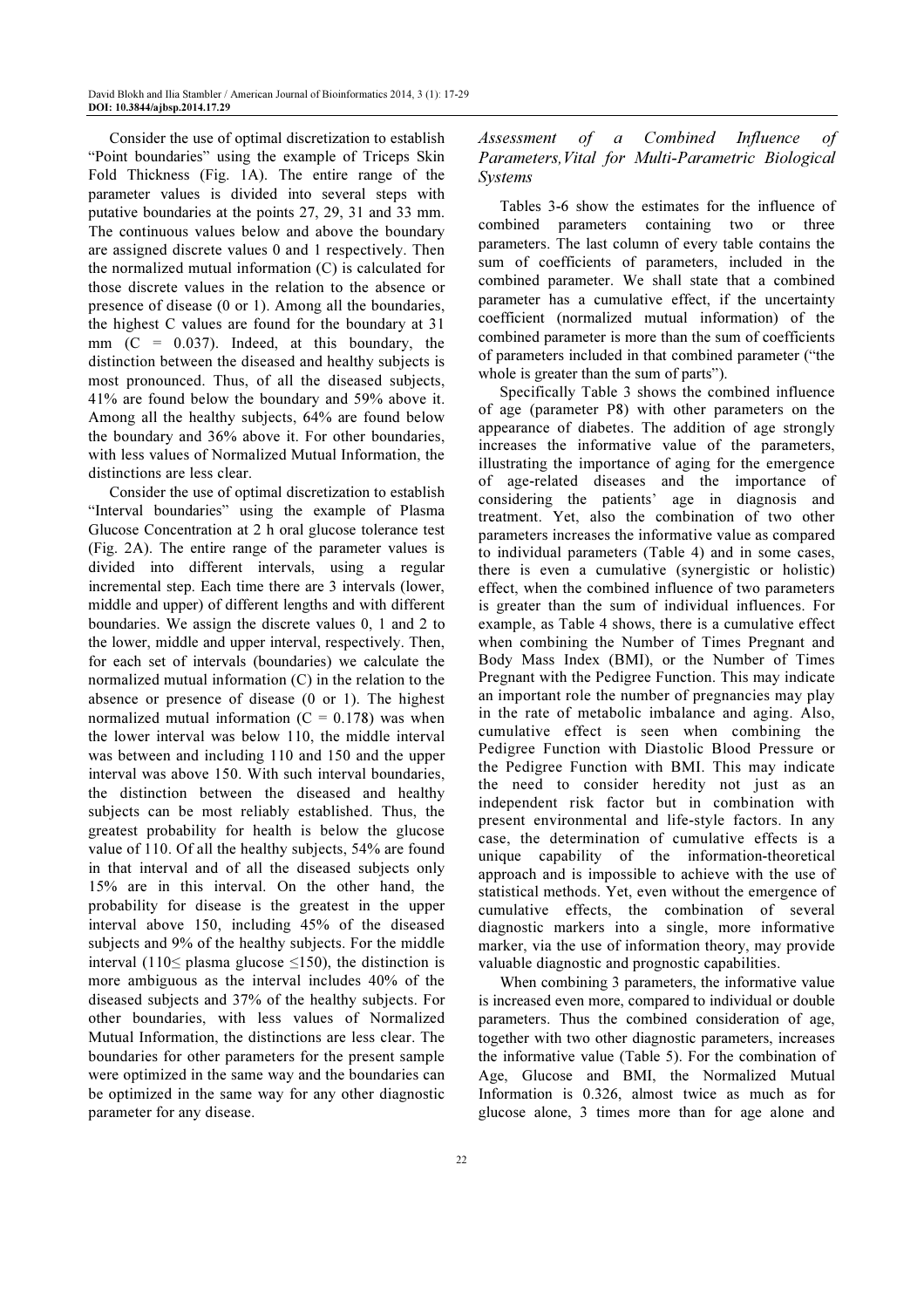almost 5 times more than for BMI alone. But also, as shown in Table 6, the combination of any other three parameters, increases the informative value, compared to individual or double parameters. Interestingly, here too the combination with the Number of Times Pregnant produces a cumulative effect.

|  | Table 3. Combined influence of age (P8) with other parameters on the appearance of diabetes, as shown by Normalized Mutual |  |
|--|----------------------------------------------------------------------------------------------------------------------------|--|
|  | Information (NMI/C). * Cumulative effect (the combined influence is greater than the sum of individual influences)         |  |

| Parameters                         | NMI(C)    | Sum        |
|------------------------------------|-----------|------------|
| P8, P2-Plasma Glucose              | 0.24836   | 0.28973    |
| P8, P5-Serum Insulin               | 0.21408   | 0.2413     |
| P8, P6-Body Mass Index (BMI)       | 0.1747    | 0.18332    |
| P8, P4-Triceps Skin Fold Thickness | $0.1516*$ | $0.14948*$ |
| P8, P7-Pedigree Function           | 0.1321    | 0.13827    |
| P8, P1-No. of Times Pregnant       | 0.11766   | 0.14813    |
| P8, P3-Diastolic Blood Pressure    | 0.1139    | 0.1319     |

Table 4. Combined influence of double diagnostic parameters on the appearance of diabetes, as shown by normalized mutual information (NMI/C). \* Cumulative effect (the combined influence is greater than the sum of individual influences)

| Parameters                                                    | NM(C)      | Sum        |
|---------------------------------------------------------------|------------|------------|
| P2-Plasma Glucose, P6-Body Mass Index                         | 0.2318     | 0.24881    |
| P <sub>2</sub> -Plasma Glucose, P <sub>2</sub> -Serum Insulin | 0.21344    | 0.30679    |
| P2-Plasma Glucose, P4-Triceps Skin Fold Thickness             | 0.20571    | 0.21497    |
| P2-Plasma Glucose, P7-Pedigree Function                       | 0.19793    | 0.20376    |
| P2-Plasma Glucose, P1-No. Times Pregnant                      | 0.18986    | 0.21362    |
| P2-Plasma Glucose, P3-Diast. Blood Pressure                   | 0.18062    | 0.19739    |
| P5-Serum Insulin, P6-Body Mass Index (BMI)                    | 0.17524    | 0.20038    |
| P5-Serum Insulin, P1-No. Times Pregnant                       | 0.15446    | 0.16519    |
| P1-No. Times Pregnant, P6-BMI                                 | $0.10995*$ | $0.10721*$ |
| P6-Body Mass Index, P7-Pedigree Function                      | $0.09836*$ | $0.09735*$ |
| P3-Diast. Blood Pressure, P6-Body Mass Index                  | 0.0863     | 0.09098    |
| P4-Triceps Skin Fold, P6-Body Mass Index                      | 0.08249    | 0.10856    |
| P1-No. Times Pregnant, P7-Pedigree Function                   | $0.06849*$ | $0.06216*$ |
| P3-Diast. Blood Pressure, P4-Triceps Skin Fold                | 0.05207    | 0.05714    |
| P1-No. Pregnancies, P3-Diast. Blood Pressure                  | 0.0489     | 0.05579    |
| P3-Diast. Blool Pressure, P7-Pedigree Function                | $0.04686*$ | $0.04593*$ |

Table 5. Combined influence of age (P8) with two other parameters on the appearance of diabetes, as shown by normalized mutual information (NMI/C). \* Cumulative effect (the combined influence is greater than the sum of individual influences)

| Parameters                                    | NMI(C)  | Sum     |
|-----------------------------------------------|---------|---------|
| P8-Age, P2-Glucose, P6-BMI                    | 0.32605 | 0.36093 |
| P8-Age, P2-Glucose, P5-Insulin                | 0.31013 | 0.41891 |
| P8-Age, P5-Insulin, P6-BMI                    | 0.28608 | 0.31250 |
| P8-Age, P2-Glucose, P4-Triceps Fold           | 0.28463 | 0.32709 |
| P8-Age, P2-Glucose, P7-Pedigree               | 0.27352 | 0.31588 |
| P8-Age, P1-No. Pregnancies, P2-Glucose        | 0.27159 | 0.32574 |
| P8-Age, P2-Glucose, P3-Diast. Blood Pressure  | 0.26197 | 0.30951 |
| P8-Age, P4-Triceps Fold, P5-Insulin           | 0.24493 | 0.27866 |
| P8-Age, P5-Insulin, P7-Pedigree               | 0.23106 | 0.26745 |
| P8-Age, P1-No. Pregnancies, P5-Insulin        | 0.22399 | 0.27731 |
| P8-Age, P3-Diast. Blood Pressure, P5-Insulin  | 0.22362 | 0.26108 |
| P8-Age, P6-BMI, P7-Pedigree                   | 0.20905 | 0.20947 |
| P8-Age, P1-No. Pregnancies, P6-BMI            | 0.19104 | 0.21933 |
| P8-Age, P4-Triceps Fold, P6-BMI               | 0.18805 | 0.22068 |
| P8-Age, P3-Diast. Blood Pressure, P6-BMI      | 0.17923 | 0.20310 |
| P8-Age, P4-Triceps Fold, P7-Pedigree          | 0.17401 | 0.17563 |
| P8-Age, P1-No. Pregnancies, P4-Triceps Fold   | 0.16071 | 0.18549 |
| P8-Age, P3-Diast. Blood Pressure, P4-Triceps  | 0.15329 | 0.16926 |
| P8-Age, P1-No. Pregnancies, P7-Pedigree       | 0.14443 | 0.17428 |
| P8-Age, P3-Diast. Blood Pressure, P7-Pedigree | 0.13576 | 0.15805 |
| P8-Age, P1-No. Pregnancies, P3-Diast. Press.  | 0.12349 | 0.16791 |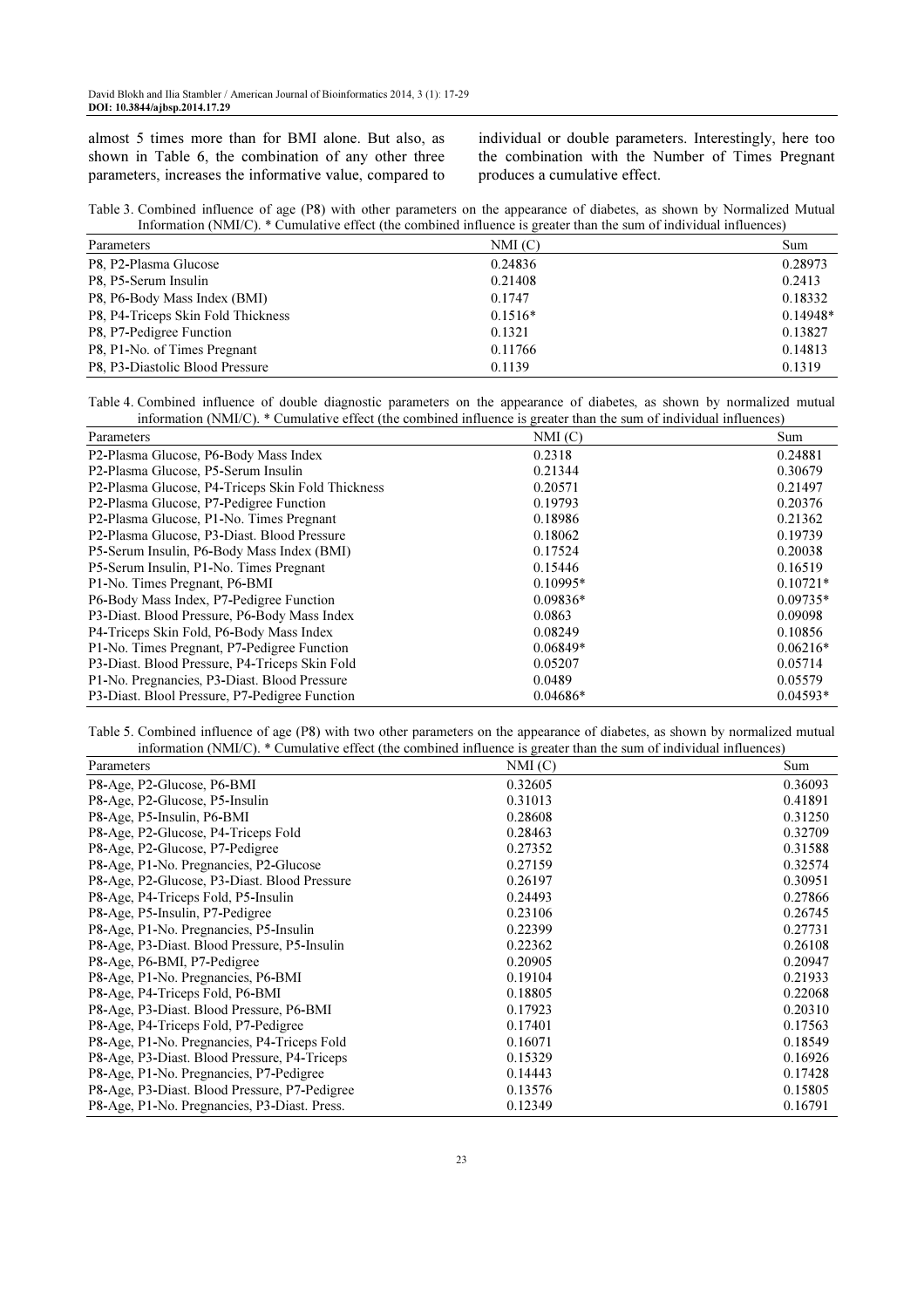Table 6. Combined influence of a selection of triple diagnostic parameters on the appearance of diabetes, as shown by Normalized Mutual Information (NMI/C). \* Cumulative effect (the combined influence is greater than the sum of individual influences). Parameters: P1-Number of Times Pregnant, P2-Plasma Glucose, P3-Diastolic Blood Pressure, P4-Triceps Skin Fold thickness, P5-Serum Insulin, P6-Body Mass Index (BMI), P7-Diabetes Pedigree Function, P8-Age (years)

| Parameters                                       | NMI(C)     | Sum        |
|--------------------------------------------------|------------|------------|
| P3, P4, P5                                       | 0.16457    | 0.18632    |
| P <sub>1</sub> , P <sub>4</sub> , P <sub>8</sub> | 0.16071    | 0.18549    |
| P <sub>1</sub> , P <sub>6</sub> , P <sub>7</sub> | $0.15524*$ | $0.13336*$ |
| P3, P4, P8                                       | 0.15329    | 0.16926    |
| P <sub>1</sub> , P <sub>7</sub> , P <sub>8</sub> | 0.14443    | 0.17428    |
| P3, P7, P8                                       | 0.13576    | 0.15805    |
| P <sub>1</sub> , P <sub>4</sub> , P <sub>6</sub> | 0.12876    | 0.14457    |
| P <sub>1</sub> , P <sub>3</sub> , P <sub>6</sub> | $0.12741*$ | $0.12699*$ |
| P <sub>1</sub> , P <sub>3</sub> , P <sub>8</sub> | 0.12349    | 0.16791    |
| P3, P6, P7                                       | 0.11453    | 0.11713    |
| P <sub>4</sub> , P <sub>6</sub> , P <sub>7</sub> | 0.11239    | 0.13471    |
| P <sub>1</sub> , P <sub>4</sub> , P <sub>7</sub> | $0.11137*$ | $0.09952*$ |

It is important to note that the present combined triple diagnostic markers could be reliably produced based on the current sample of several hundred subjects (130 diabetes patients and 262 healthy subjects). To produce combined diagnostic parameters composed of four individual parameters and more, there would be a need for much larger samples. Yet, for diagnostic purposes, any number of parameters, from even a limited sample, can be brought together into a diagnostic rule or diagnostic model (for example using a "decision tree" or "weighted Hamming Distance"). Such a rule would be based on all the individual values of Normalized Mutual Information of all the parameters involved in relation to the disease and can produce good diagnostic results. This capability was previously exemplified for the detection of breast cancer, building information-theoretical diagnostic models, combining a large set of parameters via the use of "decision trees" or "Weighted Hamming Distances" (Blokh et al., 2007; 2008).

Selecting a Sub-Group of Parameters, Containing the Largest Amount of Information Regarding all the Parameters in the Group Under Considerationor Selecting "the Most Informative Parameters"

We calculate the uncertainty coefficients  $c_{ii}$  1≤i,j≤8 for the parameters of the Database and construct the  $[c_{ij}]$ matrix of uncertainty coefficients (Table 7).

We rank the  $[c_{ij}]$  matrix (Table 7) columns and obtain the rank matrix  $[r_{ij}]$  (Table 8). Here, the smallest uncertainty coefficient obtains the rank 1 and the largest has the rank 8.

We consider Table 8 as a Friedman statistical model (Conover, 1999) and examine the row effect of this table.

 $Hypotheses: H_0:$  There is no row effect ("null hypothesis");  $H_1$ : The null hypothesis is invalid

Critical Range: The sample is "large"; therefore, the critical range is the upper 5%-range of  $\chi^2$  distribution.

Calculation of the  $\chi^2$ -criterion (Glantz, 2001) gives  $\chi^2 = 15$ .

The critical range is  $\chi^2$ >14.07. Since 15>14.07, the null hypothesis with respect to Table 8 is rejected. Thus, according to the Friedman test, the row effect exists. Hence, there is a difference between the rows under consideration.

For multiple comparisons, we use the Newman-Keuls test (Glantz, 2001). We obtain  $|R_i-R_{i+1}|>5.544$ , where  $R_i$ and  $R_{j+1}$  are the j-th and  $(j+1)$ -th elements of the "Sum of ranks" column of Table 8. Using the multiple comparisons method, we construct the parameter clustering shown in Table 9.

The obtained clustering has the following properties:

For two neighboring clusters of Table 9, the smallest element of one cluster and the greatest element of another cluster located nearby are significantly different  $(\alpha_T = 0.05$  where  $\alpha_T$  is the probability at least once to erroneously identify differences);

Elements belonging to the same cluster do not differ from each other ( $\alpha_T$  = 0.05).

The parameters of Cluster 1 contain the most information regarding all the 8 parameters (in the descending order of information content within the cluster). The parameters are: P2-Plasma glucose concentration at 2 h in an oral glucose tolerance test; P8-Age (years); P5-2 h serum insulin; P6-Body mass index. These results appear to fit medical intuition, as abnormal insulin and glucose concentration are the parameters definitive of diabetes; the body mass index appears as a major parameter affecting the body metabolism, while age (or aging) is a crucial contributor for the development of age-related diseases, including diabetes.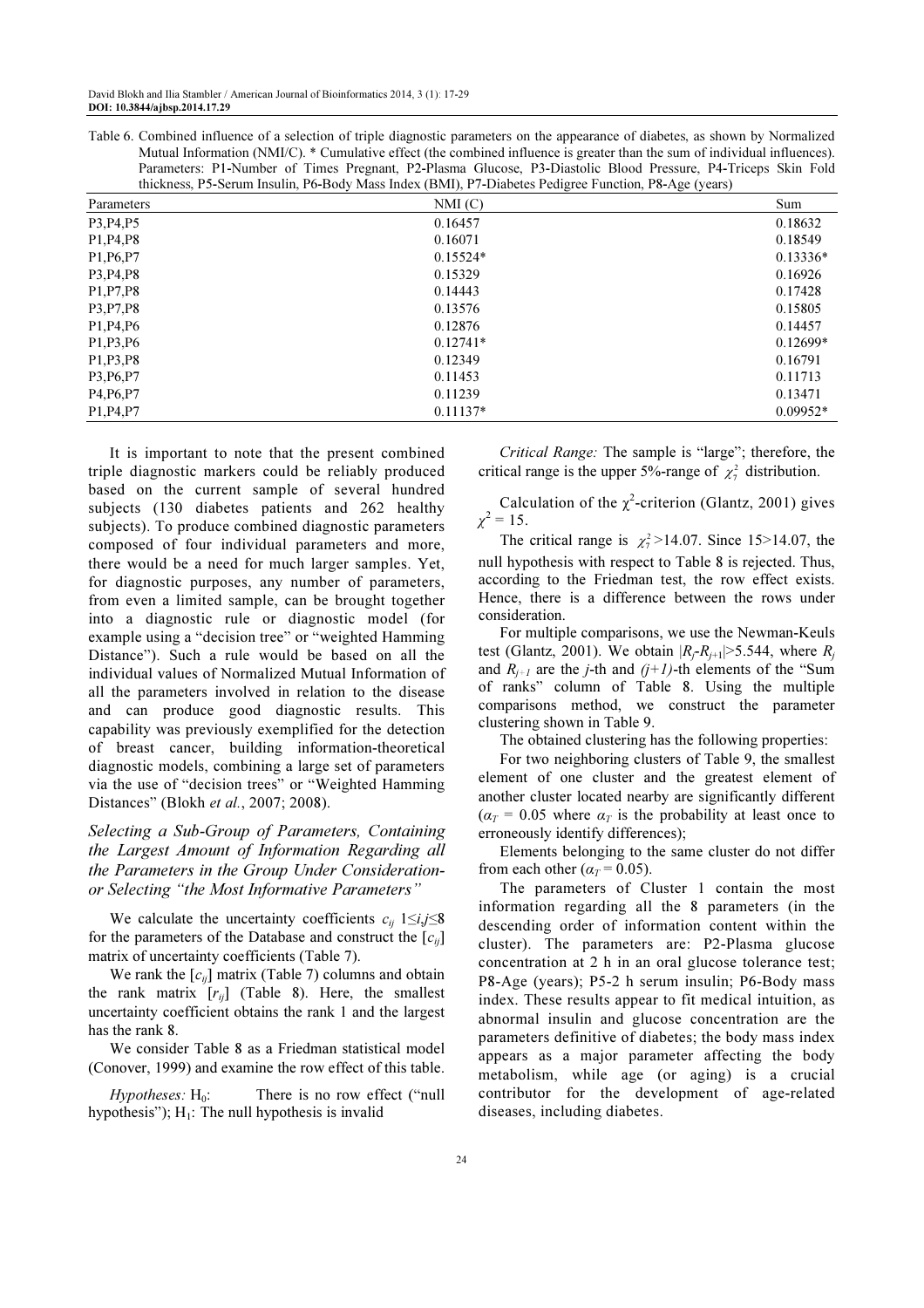David Blokh and Ilia Stambler / American Journal of Bioinformatics 2014, 3 (1): 17-29 DOI: 10.3844/ajbsp.2014.17.29

| Table $\ell$ . The matrix $ c_{ii} $ of uncertainty coefficients for the database parameters |         |         |         |         |         |         |         |         |
|----------------------------------------------------------------------------------------------|---------|---------|---------|---------|---------|---------|---------|---------|
| Parameter                                                                                    | P1      | P2      | P3      | P4      | Р5      | P6      | P7      | P8      |
| P <sub>1</sub>                                                                               | 1.00000 | 0.02893 | 0.03360 | 0.00432 | 0.00797 | 0.00962 | 0.00002 | 0.20734 |
| P <sub>2</sub>                                                                               | 0.04450 | 1.00000 | 0.05209 | 0.02757 | 0.17954 | 0.04579 | 0.01030 | 0.06914 |
| P3                                                                                           | 0.03335 | 0.03362 | 1.00000 | 0.02181 | 0.00460 | 0.02323 | 0.00005 | 0.07774 |
| P <sub>4</sub>                                                                               | 0.00430 | 0.01783 | 0.02185 | 1.00000 | 0.02183 | 0.11504 | 0.00153 | 0.02098 |
| <b>P5</b>                                                                                    | 0.01202 | 0.17602 | 0.00698 | 0.03311 | 1.00000 | 0.04534 | 0.01814 | 0.04335 |
| P6                                                                                           | 0.01207 | 0.03736 | 0.02936 | 0.14514 | 0.03773 | 1.00000 | 0.00360 | 0.02441 |
| P7                                                                                           | 0.00002 | 0.00658 | 0.00005 | 0.00151 | 0.01182 | 0.00282 | 1.00000 | 0.00650 |
| P <sub>8</sub>                                                                               | 0.20539 | 0.04452 | 0.07758 | 0.02090 | 0.02847 | 0.01927 | 0.00656 | 1.00000 |

Table 7. The matrix  $[c_{ij}]$  of uncertainty coefficients for the database parameters

Table 8. The rank matrix [rij] of the parameters uncertainty coefficients. The smallest uncertainty coefficient (normalized mutual information) has the rank 1 and the largest has the rank 8

|                |    |                | mormanon) has the rain T and the largest has the rain o |    |    |    |    |    |              |
|----------------|----|----------------|---------------------------------------------------------|----|----|----|----|----|--------------|
| Parameter      | P1 | P <sub>2</sub> | P3                                                      | P4 | P5 | Р6 | D7 | P8 | Sum of ranks |
| P1             |    |                |                                                         |    |    |    |    |    | 30           |
| P <sub>2</sub> |    |                |                                                         |    |    |    |    |    | 49           |
| P3             |    |                |                                                         |    |    |    |    |    |              |
| P4             |    |                |                                                         |    |    |    |    |    |              |
| P5             |    |                |                                                         |    |    |    |    |    |              |
| P <sub>6</sub> |    |                |                                                         |    |    |    |    |    |              |
| P7             |    |                |                                                         |    |    |    |    |    |              |
| P8             |    |                |                                                         |    |    |    |    |    |              |

Table 9. Clustering of 8 parameters according to sums of uncertainty coefficients ranks. The highest ranking parameters clusters contain the largest amount of information

| ັ<br>Clusters | Parameter name                 | Sum of ranks |
|---------------|--------------------------------|--------------|
| Cluster 1     | P <sub>2</sub> -Plasma Glucose | 49           |
|               | P8-Age (years)                 | 44           |
|               | P5-Serum Insulin               | 42           |
|               | P6-Body Mass Index             | 41           |
| Cluster 2     | P3-Diast. Blood Pressure       | 34           |
|               | P4-Triceps Fold Thickness      | 31           |
|               | P1-No. Times Pregnant          | 30           |
| Cluster 3     | P7-Diabetes Pedigree           | 17           |

Less information is contained in the parameters of Cluster 2 and 3 (in the descending order of information content). Those parameters are: P3- Diastolic blood pressure; P4-Triceps skin fold thickness; P1-Number of times pregnant; P7-Diabetes pedigree function. The less informative values of those parameters also appear as plausible, as they are less strongly related to the recognized specific clinical symptoms and mechanisms of diabetes.

We shall add to the 8 parameters the 9th parameter: the presence or absence of the disease and conduct the following procedures:

Calculate the uncertainty coefficients  $c_{ij}$  1≤i,j≤9 for the parameters of the Database and construct the  $[c_{ii}]$ matrix of uncertainty coefficients (Table 10).

Rank the  $[c_{ij}]$  matrix (Table 10) columns and obtain the rank matrix  $[r_{ii}]$  (Table 11).

Consider Table 11 as the Friedman statistical model (Conover, 1999) and examine the row effect of this table.

Hypotheses:  $H_0$ : There is no row effect ("null hypothesis");  $H_1$ : The null hypothesis is invalid

Critical range: The sample is "large"; therefore, the critical range is the upper 5%-range of  $\chi^2$  distribution.

Calculation of the  $\chi^2$ -criterion (Glantz, 2001) gives  $\chi^2$  $= 20.97.$ 

The critical range is  $\chi^2$ >15.51. Since 20.97>15.51, the null hypothesis with respect to Table 11 is rejected. Thus, according to the Friedman test, the row effect exists. Hence, there is a difference between the rows under consideration.

For multiple comparisons, we use the Newman-Keuls test (Glantz, 2001). We obtain  $|R_i-R_{i+1}|>5.88$ , where  $R_i$ and  $R_{i+1}$  are the *j*-th and (*j*+1)-th elements of the "Sum of ranks" column of Table 11. Using the multiple comparisons method, we construct the parameter clustering shown in Table 12.

The obtained clustering has the following properties:

For two neighboring clusters of Table 12, the smallest element of one cluster and the greatest element of another cluster located nearby are significantly different ( $\alpha_T$  = 0.05).

Elements belonging to the same cluster do not differ from each other ( $\alpha_T$  = 0.05).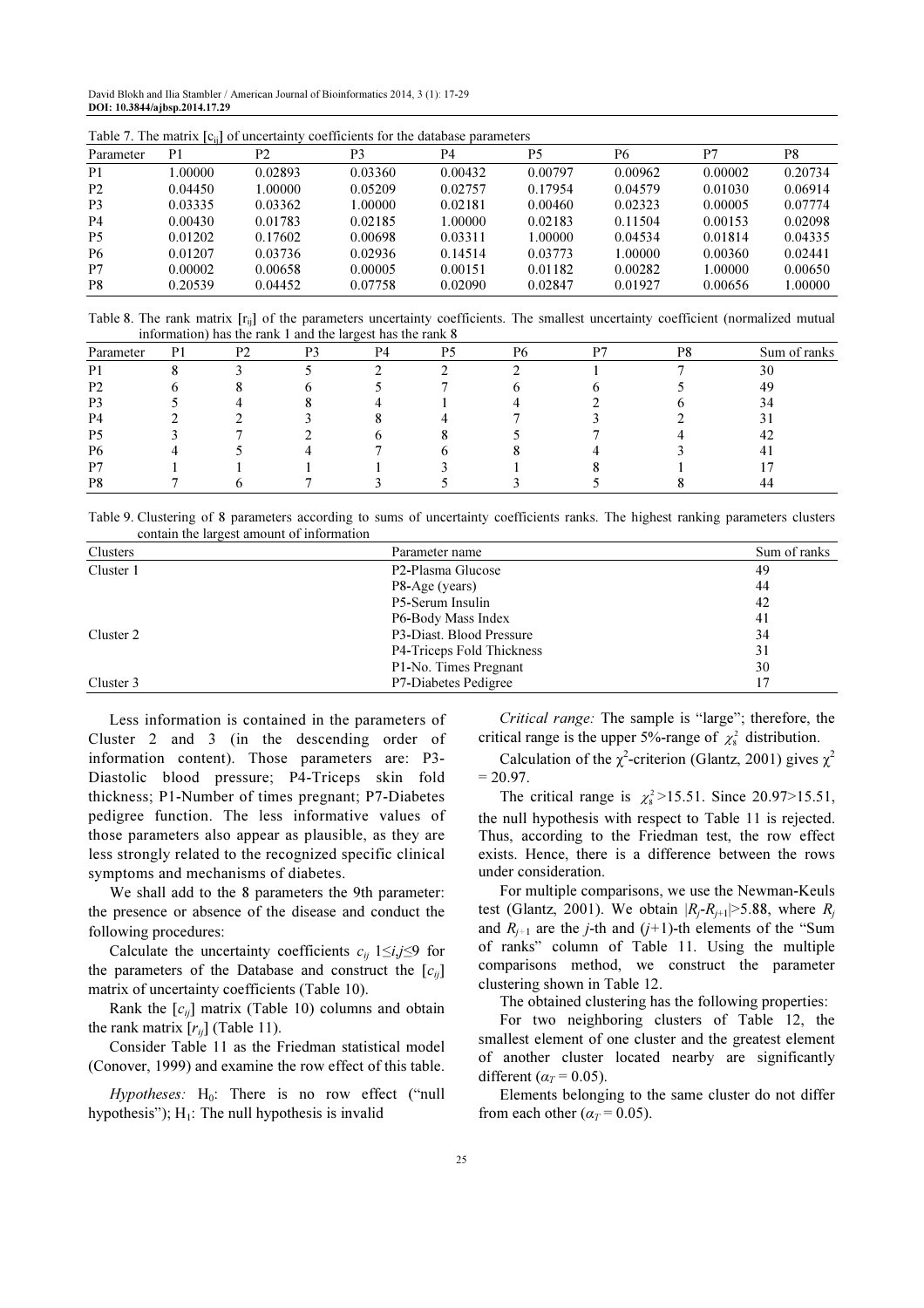Table 10. The matrix  $[c_{ij}]$  of uncertainty coefficients for the database parameters, including the presence of the disease itself as a parameter (diabetes-P9)

| Parameter      | P1      | P <sub>2</sub> | P <sub>3</sub> | P4      | P5      | Р6      | P7      | P8      | P9      |
|----------------|---------|----------------|----------------|---------|---------|---------|---------|---------|---------|
| P <sub>1</sub> | 1.00000 | 0.02893        | 0.03360        | 0.00432 | 0.00797 | 0.00962 | 0.00002 | 0.20734 | 0.03601 |
| P <sub>2</sub> | 0.04450 | 1.00000        | 0.05209        | 0.02757 | 0.17954 | 0.04579 | 0.01030 | 0.06914 | 0.17761 |
| P <sub>3</sub> | 0.03335 | 0.03362        | 1.00000        | 0.02181 | 0.00460 | 0.02323 | 0.00005 | 0.07774 | 0.01978 |
| P <sub>4</sub> | 0.00430 | 0.01783        | 0.02185        | 1.00000 | 0.02183 | 0.11504 | 0.00153 | 0.02098 | 0.03736 |
| P <sub>5</sub> | 0.01202 | 0.17602        | 0.00698        | 0.03311 | 1.00000 | 0.04534 | 0.01814 | 0.04335 | 0.12918 |
| P <sub>6</sub> | 0.01207 | 0.03736        | 0.02936        | 0.14514 | 0.03773 | 1.00000 | 0.00360 | 0.02441 | 0.07120 |
| P7             | 0.00002 | 0.00658        | 0.00005        | 0.00151 | 0.01182 | 0.00282 | 1.00000 | 0.00650 | 0.02615 |
| P8             | 0.20539 | 0.04452        | 0.07758        | 0.02090 | 0.02847 | 0.01927 | 0.00656 | 1.00000 | 0.11212 |
| P <sub>9</sub> | 0.03319 | 0.10641        | 0.01837        | 0.03462 | 0.07894 | 0.05229 | 0.02453 | 0.10431 | 1.00000 |

Table 11. The rank matrix  $[r_{ii}]$  of the parameters uncertainty coefficients, including the presence of the disease as a parameter: P9. The smallest uncertainty coefficient (normalized mutual information) has the rank 1 and the largest has the rank 9

| Parameter      | P1 | P <sub>2</sub> | P <sub>3</sub> | P <sub>4</sub> | P <sub>5</sub> | P6         | D7 | P8 | P <sub>9</sub> | Sum of ranks |
|----------------|----|----------------|----------------|----------------|----------------|------------|----|----|----------------|--------------|
| P <sub>1</sub> | Ω  |                | h              |                | ◠              | ◠          |    |    |                | 36           |
| P <sub>2</sub> |    |                |                |                | ◠              | o          | n  |    | ◠              | -61          |
| P <sub>3</sub> |    |                |                |                |                |            |    |    |                | 37           |
| P <sub>4</sub> |    |                | 4              |                |                | $^{\circ}$ |    |    |                | 38           |
| P <sub>5</sub> |    |                |                |                | Q              |            |    |    |                | 51           |
| P <sub>6</sub> |    |                |                | ◠              | h              |            |    |    |                | 49           |
| P7             |    |                |                |                |                |            |    |    |                | 20           |
| P8             |    | h              |                |                |                |            |    |    | 6              | 53           |
| P <sub>9</sub> |    |                |                |                |                |            |    |    | $\Omega$       | 60           |

Table 12. Clustering of 9 parameters according to sums of uncertainty coefficients ranks. The highest ranking parameters clusters contain the largest amount of information

| Clusters  | Parameter name                 | Sum of ranks |
|-----------|--------------------------------|--------------|
| Cluster 1 | P <sub>2</sub> -Plasma Glucose | 61           |
|           | P9-Diabetes                    | 60           |
| Cluster 2 | P8-Age (years)                 | 53           |
|           | P5-Serum Insulin               | 51           |
|           | P6-Body Mass Index             | 49           |
| Cluster 3 | P4-Triceps Fold Thickness      | 38           |
|           | P3-Diast. Blood Presssure      | 37           |
|           | P1-No. Times Pregnant          | 36           |
| Cluster 4 | P7-Diabetes Pedigree           | 20           |

The parameters included in the highest ranking cluster in Table 12 (Cluster 1) contain the most information about the other parameters. Thus we find that the parameters P2 (glucose concentration) and P9 (presence and absence of the disease) contain the largest amount of information regarding all the other parameters in this selection. This is quite reasonable, as the parameter P9 is the very presence of diabetes, which includes all the parameters serving for its diagnosis. On the other hand, the glucose level is the most significant parameter in type 2 diabetes, which is clinically defined as impaired glucose utilization. Thus, using the information theoretical measures, we were able to rigorously and formally validate the significance of these parameters.

The ability to select the most informative parameters, either just by the value of normalized mutual information for individual parameters or their combinations (Examples 1 and 3 of this study), or by determining the amount of information each individual parameter or combination contains about all the other parameters in the group (the example of the current section), can have significant diagnostic utility. This ability would economize the diagnostic tasks, allowing the diagnostician to indicate the most meaningful parameters and perhaps discard the parameters whose information is already contained in the more informative ones. This capability could be especially useful in "OMICS" studies (genomics, metabolomics, proteomics, etc.) which may contain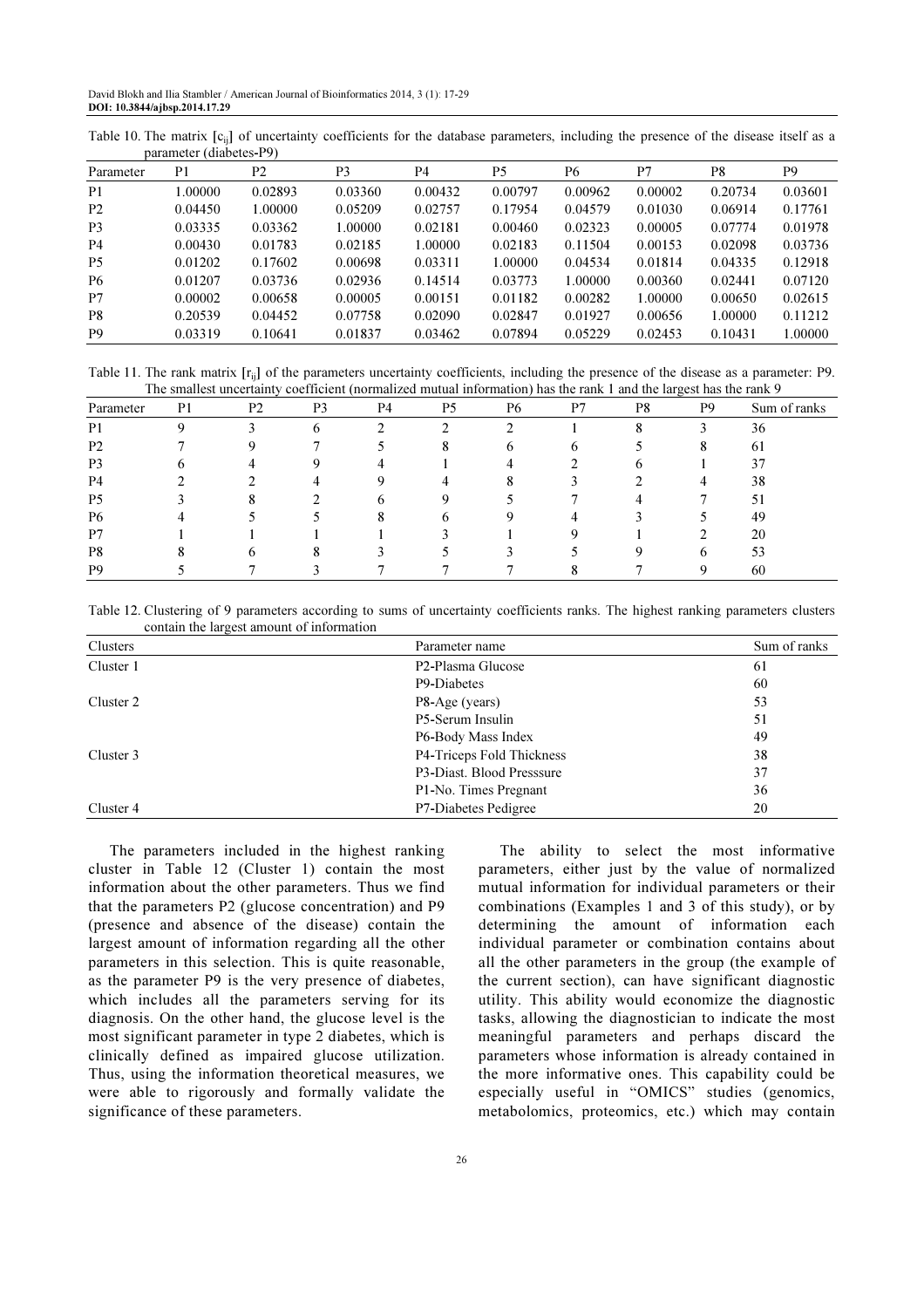vast numbers of parameters, for a great part of which the diagnostic significance is uncertain. Determining the most informative parameters within those vast arrays may make those data more manageable and clinically applicable. Using this method, it may also be possible to enrich and elaborate biological mechanisms, pathways and networks, as it would allow the researchers to determine the amount of information one element in a pathway or network has about all the others and in this way determine the weights of mutual influences.

# Estimation of the Information Variability (Heterogeneity) of a Group of Parameters-a Potential Measure of System Adaptation and Homeostasis

We shall estimate the heterogeneity (information variability of the parameters) for the clustering's shown in Table 9 and 12, using normalized Shannon entropy. For Table 9, the normalized Shannon entropy  $S =$ 0.468546 and for Table 12,  $S = 0.596563$ . That is to say, with the addition of the parameter "Diabetes" (P9) to the 8 diagnostic parameters, the heterogeneity of the obtained set of parameters increased. This may be due to several reasons. First of all, the parameter P2 (glucose concentration) contains the largest amount of information about the parameter P9 (diabetes). Hence, with the addition of the parameter "Diabetes" into the group, the parameter "Glucose" increased its information content about all the parameters to the largest extent, compared to the rest of the parameters and secondly, the parameter "Diabetes" itself contains a large amount of information about the other 8 parameters. As a result, the parameters "Glucose Concentration" (P2) and "Diabetes (P9) formed a new cluster, whose parameters contain the largest amount of information about the other parameters.

 Yet another application of information theory to establish the heterogeneity (variability) of parameters related to diabetes was presented earlier, using the same database (Blokh and Stambler, 2014). Briefly,

we used normalized Shannon entropy as the measure of heterogeneity or variability. The model employed 4 parameters: P2-plasma glucose concentration, P5-2 h serum insulin, P3-diastolic blood pressure and P6 body mass index. We determined the heterogeneity (the normalized Shannon entropy) for the entire set of those parameters for healthy individuals and diabetes patients of four age groups: 21-25, 26-29, 30-39 and 40-49 years old. The results are summarized in Table 13. Crucially, only young and healthy individuals exhibited high levels of entropy, indicating a high level of heterogeneity and variability, which can be interpreted as enhanced adaptability and homeostatic capacity. For older individuals (both healthy and diseased), same as for younger diseased individuals, the entropy values were diminished, indicating a greater homogeneity and a narrow range of change, which can be interpreted as a lessened ability for adaptation and homeostatic capacity. The common entropy change pattern also suggested a formal analogy between aging and aging-related disease, with reference to those particular parameters in the present sample.

Moreover, the loss of complexity, variability or heterogeneity, shown by the lower system entropy, has been suggested as a potentially powerful dynamic biomarker of disease and aging and as a potential metrics to test therapeutic interventions by measuring the therapy's ability to restore the entropy levels (Lipsitz and Goldberger, 1992; Li et al., 2014). The latter studies focused on heart rate variability as a convenient surrogate measure of the system adaptive homeostasis. In the current example, we focused on several parameters connected with diabetes diagnosis. Yet, in fact, with the use of information theory, measuring a wide range of parameters, crosssectionally and longitudinally, individually and in combinations, it may be possible to establish a truly comprehensive measure of youthful, healthy homeostasis and an evidence-based quantitative framework to assess therapeutic and anti-aging interventions by their effects on the homeostasis.

|  |  | Table 13. Entropy (heterogeneity or variability) as a measure of age-related change and disease |  |  |
|--|--|-------------------------------------------------------------------------------------------------|--|--|
|  |  |                                                                                                 |  |  |

| Subjects (women, number) | Disease status | Age       | Entropy |
|--------------------------|----------------|-----------|---------|
| 53                       | Healthy        | $21 - 25$ | 0.527   |
| 22                       | Healthy        | $26 - 29$ | 0.592   |
| 41                       | Healthy        | $30 - 39$ | 0.583   |
| 18                       | Patients       | 40-49     | 0.000   |
| 24                       | Patients       | $21 - 25$ | 0.000   |
| 18                       | Patients       | $26 - 29$ | 0.000   |
| 34                       | Patients       | $30 - 39$ | 0.000   |
| 26                       | Patients       | 40-49     | 0.000   |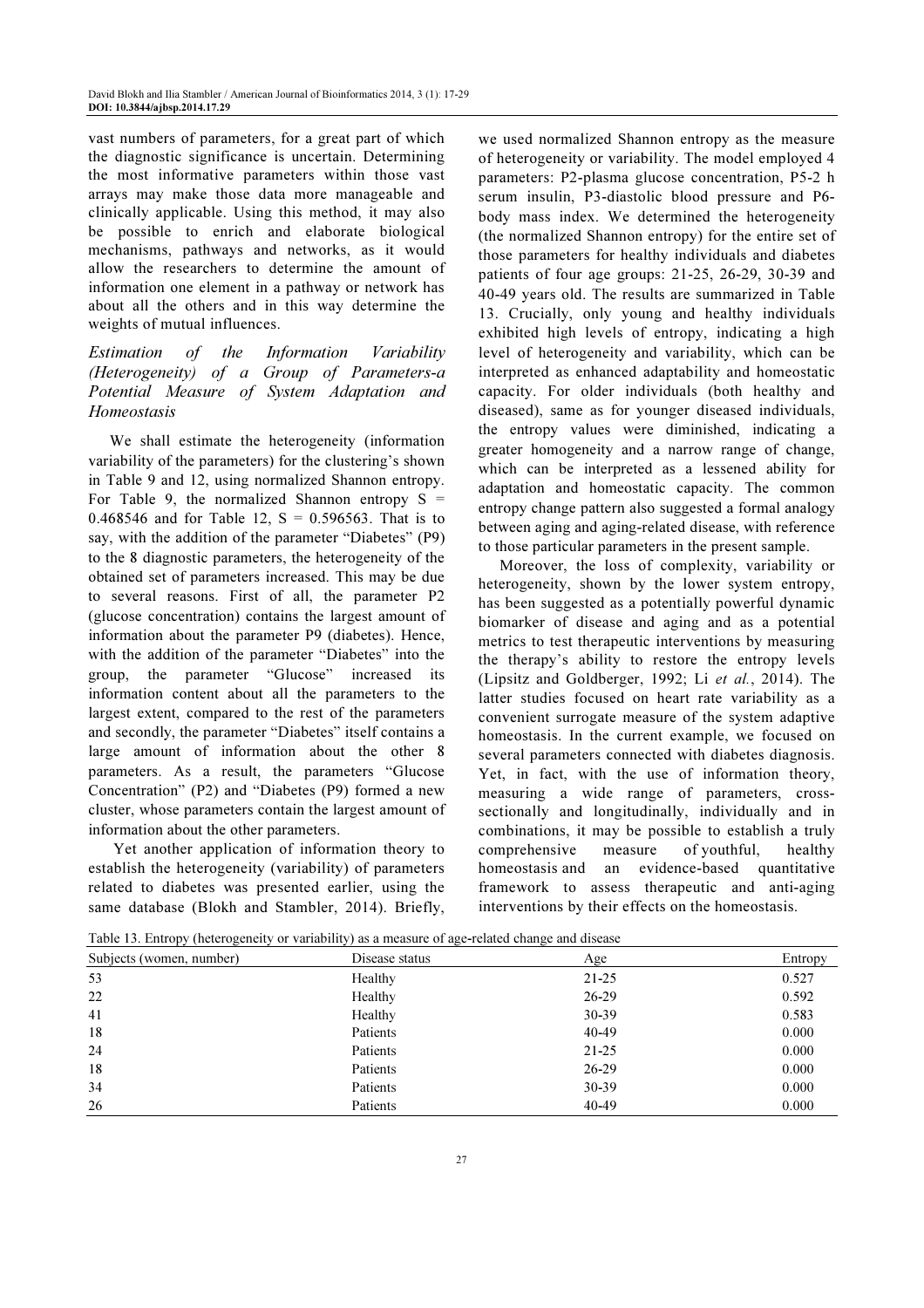# Conclusion

The importance of using information theory in biomedical research has been recognized earlier and sometimes emphatically stressed. Thus, according to Paninski, "The mathematical theory of information transmission represents a pinnacle of statistical research: The ideas are at once beautiful and applicable to a remarkably wide variety of questions" (Paninski, 2003) and according to one of the pioneers of the use of information theory in biomedicine, Quastler (1958), "The basic concepts of information theory-measures of information, of noise, of constraint, of redundancyestablish the possibility of associating precise (although relative) measures with things like form, specificity, lawfulness, structure, degree of organization. … Closely related is the problem of destruction of orderliness. In biology, this is the problem of aging and decay" (Quastler, 1958). Nonetheless, the informationtheoretical measures have not yet entered into routine use of biomedical researchers and practitioners.

Here we illustrate several applications of information theory for the solution of biomedical data processing problems that are commonly encountered in biomedical research and practice and for which information theory offers an adequate and often the only possible and grounded methodology. Those problems include: Evaluation of the influence (or correlation) of diagnostic parameters, biomarkers and risk factors, on the actual emergence of disease in order to assess causal relations; optimal discretization of diagnostic parameters in order to find physiologically meaningful thresholds and boundaries; evaluation of a joint influence of a group of parameters, necessary in order to describe complex multi-parametric biological systems; partitioning parameters by their information content and selecting subgroups of parameters containing the greatest amount of information about all the parameters of the group, which may be used to select the most meaningful and economical diagnostic parameters, as well as evaluate pathways and networks in biological systems; and finally evaluating information variety (heterogeneity) of a group of parameters, which may serve as a potential surrogate measure of system adaptation and homeostasis. There are grounds to hope that increased use of informationtheoretical methods for the solution of such and similar problems will yield more enhanced and adequate diagnostic capabilities as well as more reliable, quantitative evidence-based treatments.

# Acknowledgment

We thank the creators and contributors of the UCI Machine Learning Repository for making data freely and openly available for research.

# Funding Information

This study was funded by the authors independently.

# Author's Contributions

David Blokh provided bioinformatic informationtheoretical analysis. Ilia Stambler provided biological interpretation.

# Ethics

No ethical issues may arise following this work.

# Conflict of Interest

We have no conflict of interest.

# References

- Afifi, A.A. and S.P. Azen, 1979. Statistical Analysis: A Computer Oriented Approach. Academic Press, New York, ISBN-10: 0120444607, pp: 442.
- Alter, O., P.O. Brown and D. Botstein, 2000. Singular value decomposition for genome-wide expression data processing and modeling. Proc. Nat. Acad. Sci. USA, 97: 10101-10106. DOI: 10.1073/pnas.97.18.10101
- Baier, L.J. and R.L. Hanson, 2004. Genetic studies of the etiology of type 2 diabetes in Pima Indians. Hunting for pieces to a complicated puzzle. Diabetes, 53: 1181-1186. DOI: 10.2337/diabetes.53.5.1181
- Blokh, D., I. Stambler, E. Afrimzon, Y. Shafran and E. Korech et al., 2007. The information-theory analysis of Michaelis-Menten constants for detection of breast cancer. Cancer Detect. Prev., 31: 489-498. DOI: 10.1016/j.cdp.2007.10.010
- Blokh, D., N. Zurgil, I. Stambler, E. Afrimzon and Y. Shafran et al., 2008. An information-theoretical model for breast cancer detection. Methods Inf. Med., 47: 322-327. DOI: 10.3414/ME0440
- Blokh, D., I. Stambler, E. Afrimzon, M. Platkov and Y. Shafran et al., 2009. Comparative analysis of cell parameter groups for breast cancer detection. Comput. Methods Programs Biomed., 94: 239-249. DOI: 10.1016/j.cmpb.2009.01.005
- Blokh, D., 2013. Information-theory analysis of cell characteristics in breast cancer patients. Int. J. Bioinform. Biosci., 3: 1-5.
- Blokh, D. and I. Stambler, 2014. Estimation of heterogeneity in diagnostic parameters of agerelated diseases. Ag. Dis., 5: 218-225. DOI: 10.14336/AD.2014.0500218
- Blokh, D. and I. Stambler, 2015. Information theoretical analysis of aging as a risk factor for heart disease. Ag. Dis.